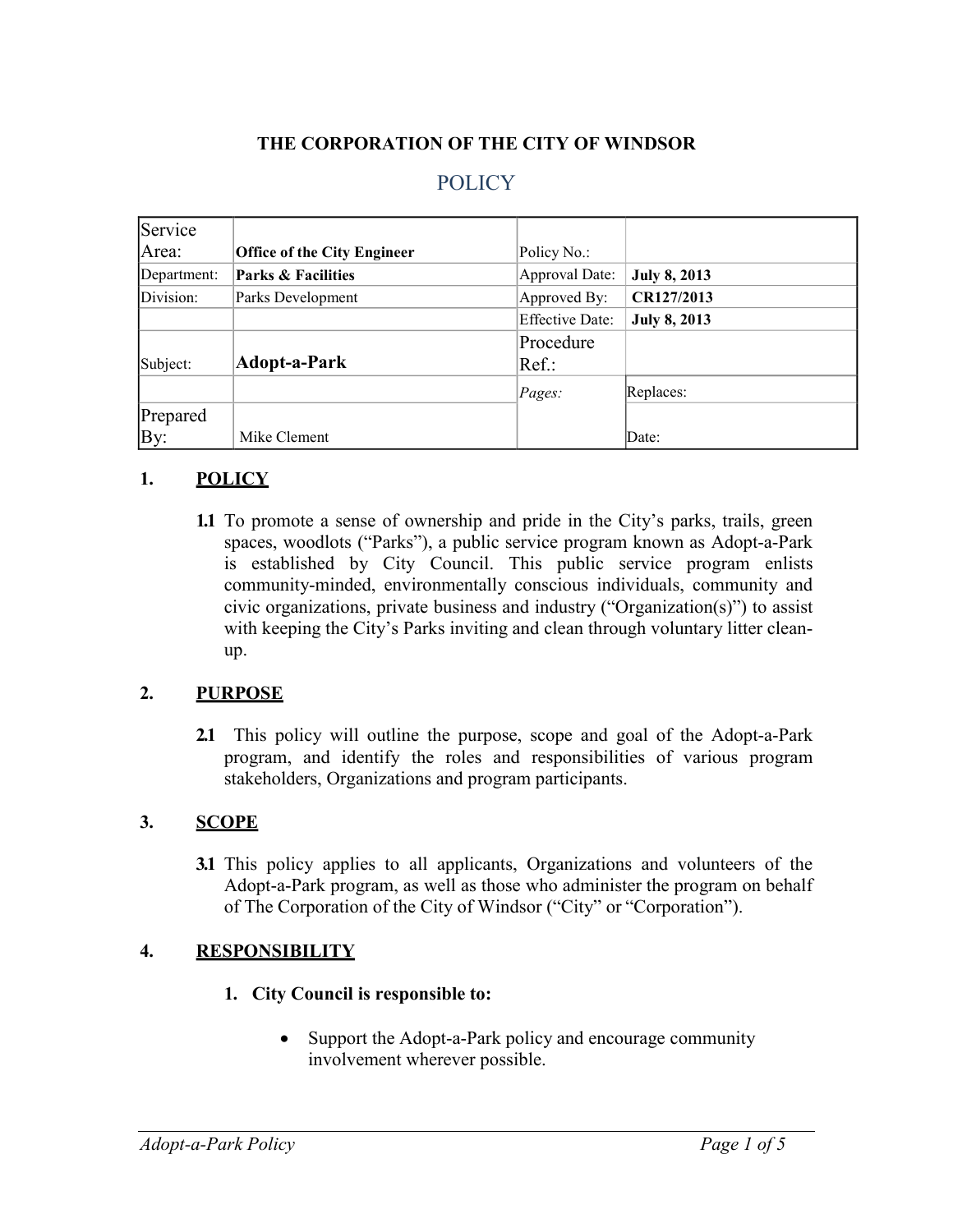• Authorize the Executive Director of Parks and Facilities or his designate to execute Adopt-a-Park Agreements on behalf of the Corporation, in form satisfactory to the City Solicitor.

## **2. Chief Administrative Officer (CAO) is responsible to:**

• Support the Adopt-a-Park policy including providing guidance, direction and final authority on any issues that may arise where the Corporate Leadership Team ("CLT"), Executive Director of Parks and Facilities and applicable department(s) were unable to achieve resolution.

#### **3. The Corporate Leadership Team (CLT), Executive Directors, Managers, and Supervisors are responsible to:**

- Support the policy including providing guidance and direction when required.
- Promote the program wherever possible to community representatives.

### **4. The Executive Director of Parks and Facilities is responsible to:**

- Execute all Adopt-a-Park applications and agreements, in form satisfactory to the City Solicitor.
- Evaluate the effectiveness of the overall program in general.

## **5. The Manager of Parks Development is responsible to:**

- Administer the Adopt-a-Park program, including but not limited to: process Adopt-a-Park applications; provide safety training and/or other instruction to volunteers in order for them to be able to sufficiently and effectively carry out their duties under the program.
- Arrange for the installation of signage at the adopted Park, identifying the Organization and its participation in the program;
- Comply with all other terms, conditions and responsibilities set out in the Adopt-a-Park Agreement.
- Review the Adopt-a-Park policy one year after initial implementation and every three (3) years after or as required.

### **6. The Manager of Parks Operations is responsible to:**

- Ensure that program participants have sufficient program supplies to perform the work as contemplated in this policy
- Monitor the work output of program participants.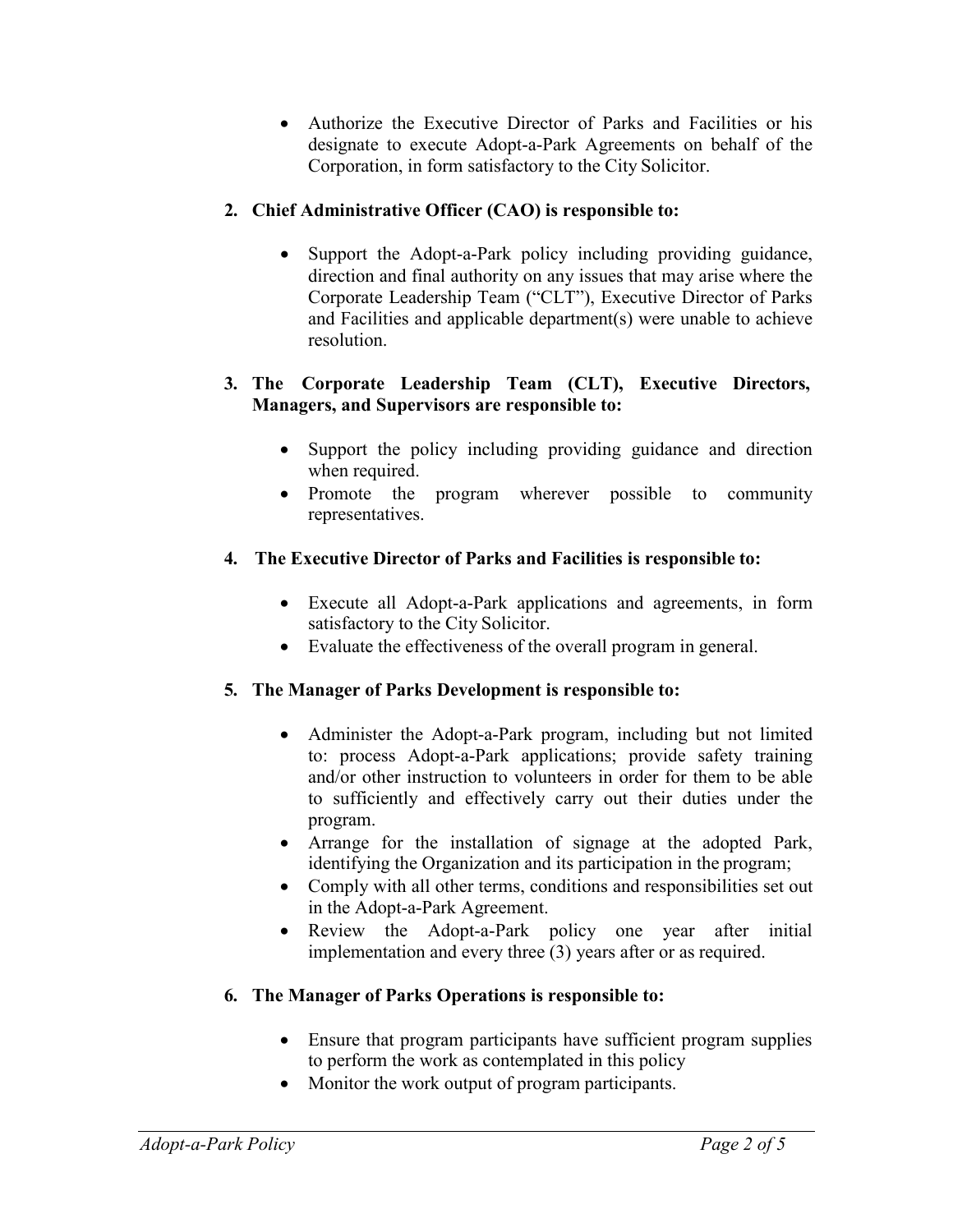• Comply with all other terms, conditions and responsibilities set out in the Adopt-a-Park Agreement.

## **7. Organizations are responsible to:**

- Appoint or select an authorized group representative to attend a safety meeting provided by the City and, in turn, supply safety training to all volunteers participating in the program. All volunteers must adhere to the safety requirements set out by the Corporation.
- Require all volunteers participating in the program to execute an Indemnity and Release Form, which shall be provided to the Corporation prior to commencing clean-up activities.
- Conduct clean-up activities at the adopted Park at least four (4) times per year, only during daylight hours (one hour after sunrise and one hour before sunset);
- Submit a post clean-up project report to the Corporation within five days of conducting clean-up activities
- Where insurance is available, supply the Corporation with proof of \$2,000,000 in Commercial General Liability coverage listing the Corporation of the City of Windsor as an additional insured, prior to commencing clean-up activities.
- Where insurance is not available, sign a waiver indemnifying the Corporation of the City of Windsor, from any and all losses that may arise from or in connection with the group or individual's negligence or wilful misconduct. In such cases, individuals signing the waiver indemnifying the Corporation must be at least 18 years old.
- Comply with all other terms, conditions and responsibilities set out in the Adopt-a-Park Agreement.

### **8. Program volunteers are responsible to:**

- Perform their clean-up activities in a safe manner.
- Comply with all other terms, conditions and responsibilities set out in the Adopt-a-Park Agreement.

# **5. GOVERNING RULES AND REGULATIONS**

- **5.1** The Adopt-a-Park program allows Organizations and their volunteers to lead by example by participating in clean-up activities with the goal of beautifying Parks in the community and fostering community pride.
- **5.2** The Organization shall submit a completed Adopt-a-Park Application Form ("Application"), proof of Commercial General Liability Insurance, and proof of Incorporation to the Manager of Parks Development.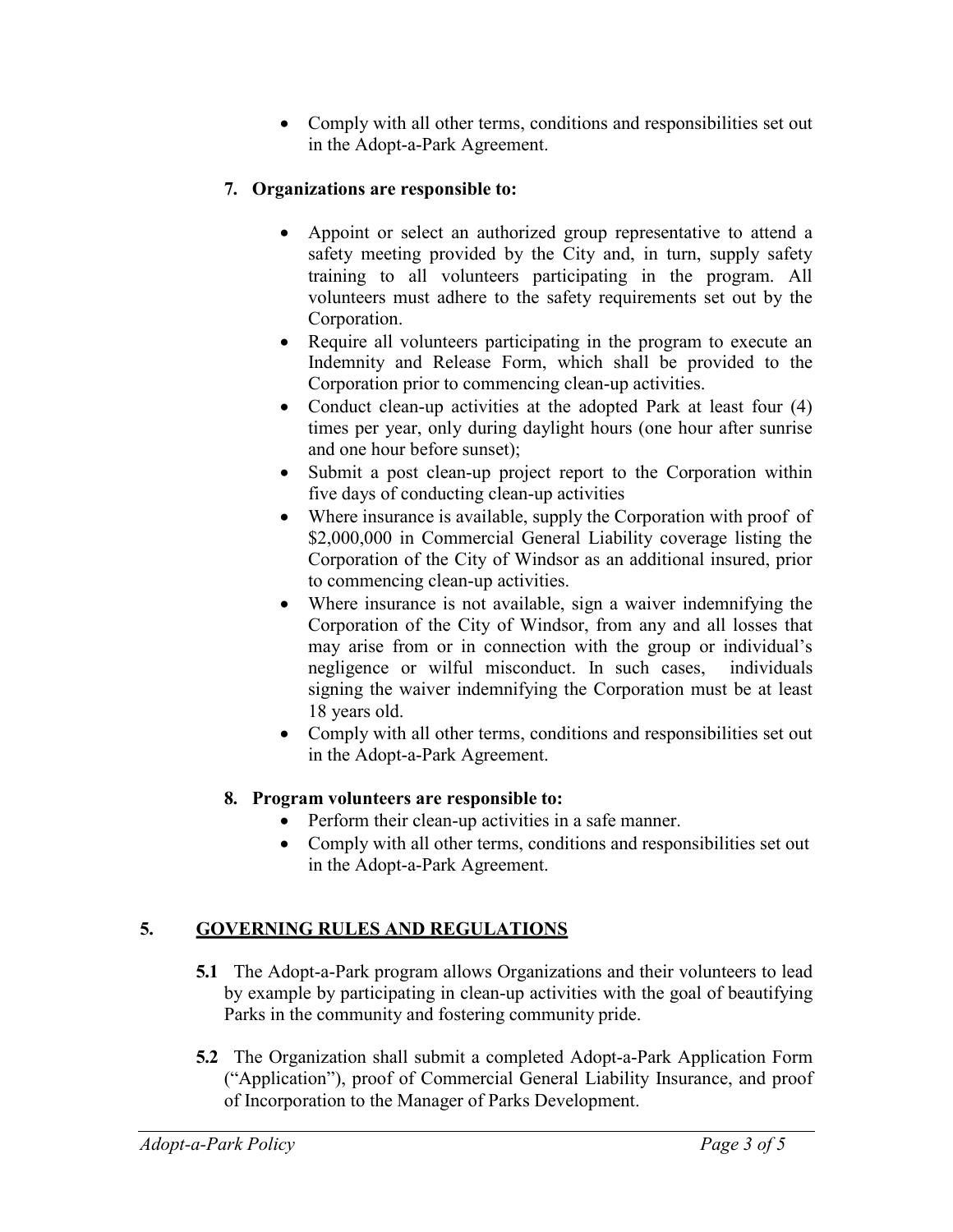- **5.3** The Adopt-a-Park Application will clearly identify the Organization's preferred location.
- **5.4** Upon receipt of an Application, the Application shall be referred to the Manager of Parks Development for consideration.
- **5.5** Should the preferred location already be adopted, the City will provide the Organization an opportunity for an alternate choice and/or recommend an alternate choice.
- **5.6** If more than one Organization applies to adopt the same location and a suitable alternative cannot be agreed to, the Manager of Parks Development shall make the final determination with respect to the adopted Park.
- **5.7** The Organization shall be notified in writing within thirty (30) days of submission of the Adopt-a-Park Application, as to approval of the Application.
- **5.8** If the Adopt-a-Park Application is approved, the Organization will be required to enter into an Agreement with the City, to the satisfaction of the City Solicitor, prior to engaging in clean-up activities in the adopted Park.
- **5.9** The term of the Agreement shall be determined by the City's representative but for no more than three (3) years.
- **5.10** Renewal of the Agreement of the expiration of the term shall require the submission of a new Adopt-a-Park Application.
- **5.11** The Corporation of the City of Windsor shall not be liable for any costs and expenses of any nature or kind incurred by the volunteers with respect to any matters contemplated by this policy, and the volunteers agree to provide the Corporation its services for free.
- **5.12** Where insurance is available, Organizations shall furnish the Corporation with a certificate of insurance of a Liability Insurance Policy covering Public Liability and Property Damage, in a minimum amount of Two Million Dollars (\$2,000,000). Such policy shall contain:
	- 1. A cross-liability clause endorsement;
	- 2. An endorsement certifying that the Corporation is included as an additional insured; and
	- 3. An endorsement to the effect that the policy or policies will not be altered, cancelled, or allowed to lapse without thirty (30) days advance written notice to the Corporation.